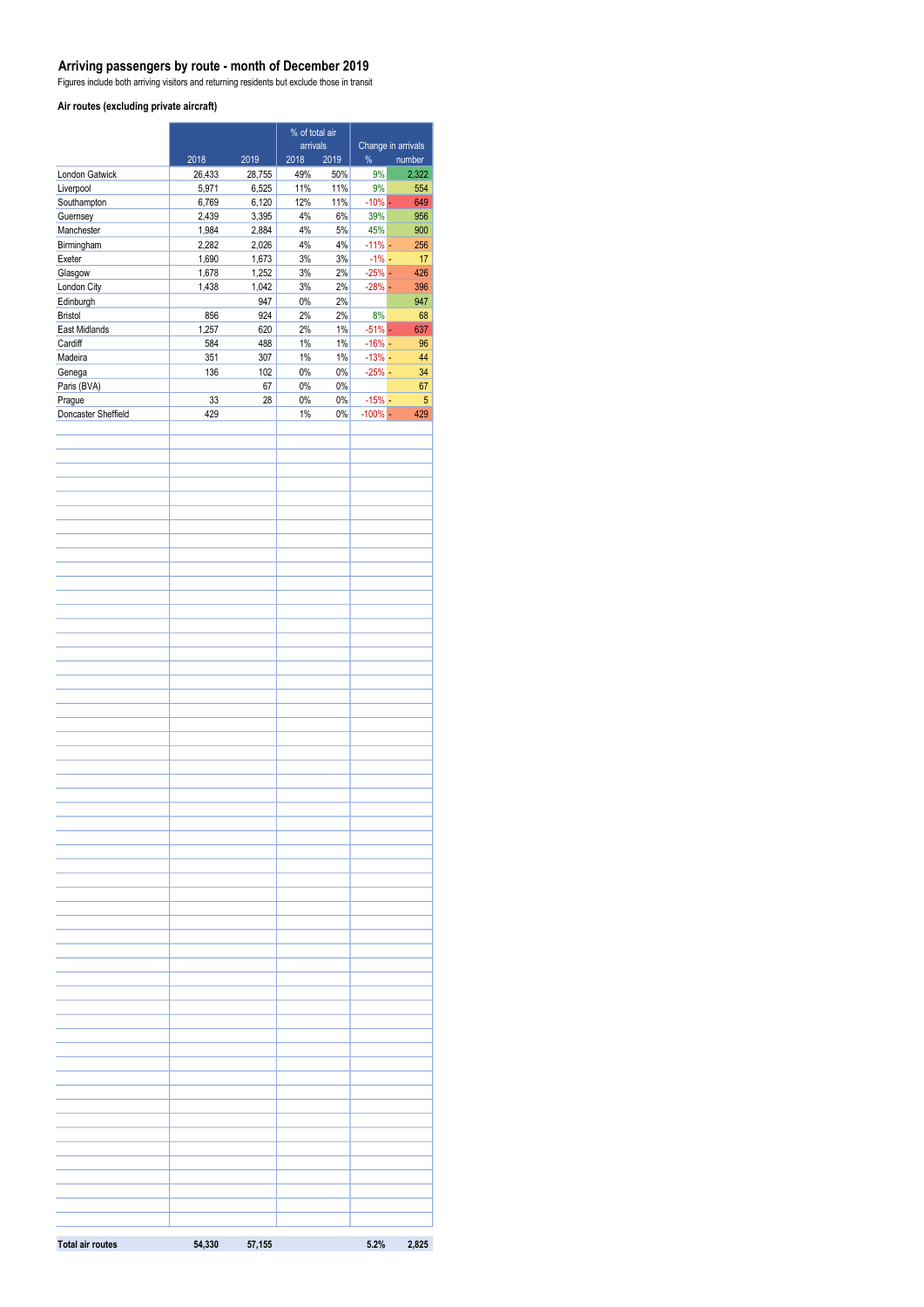# **Arriving passengers by route - month of December 2019**

Figures include both arriving visitors and returning residents but exclude those in transit

## **Sea routes**

|                         |       |       | % of total sea<br>arrivals |      | Change in arrivals |        |
|-------------------------|-------|-------|----------------------------|------|--------------------|--------|
|                         | 2018  | 2019  | 2018                       | 2019 | $\%$               | number |
| St Malo                 | 6,378 | 5,434 | 66%                        | 67%  | $-15%$ -           | 944    |
| Poole                   | 1,160 | 995   | 12%                        | 12%  | $-14\%$ -          | 165    |
| Portsmouth              | 851   | 681   | 9%                         | 8%   | $-20% -$           | 170    |
| Granville               | 745   | 591   | 8%                         | 7%   | $-21% -$           | 154    |
| Guernsey                | 427   | 353   | 4%                         | 4%   | $-17\%$ -          | 74     |
| Visiting Yachtsmen      | 84    | 60    | 1%                         | 1%   | $-28% -$           | 24     |
|                         |       |       |                            |      |                    |        |
|                         |       |       |                            |      |                    |        |
|                         |       |       |                            |      |                    |        |
|                         |       |       |                            |      |                    |        |
|                         |       |       |                            |      |                    |        |
| <b>Total sea routes</b> | 9,645 | 8,114 |                            |      | $-15.9%$ -         | 1,531  |

### **Air and Sea combined**

|                              |        |        | share of arrivals by |      |                    |        |
|------------------------------|--------|--------|----------------------|------|--------------------|--------|
|                              |        |        | all                  |      | Change in arrivals |        |
|                              | 2018   | 2019   | 2018                 | 2019 | $\%$               | number |
| Total arrivals (air and sea) | 63,975 | 65,269 | 85%                  | 88%  | 2.0%               | 1,294  |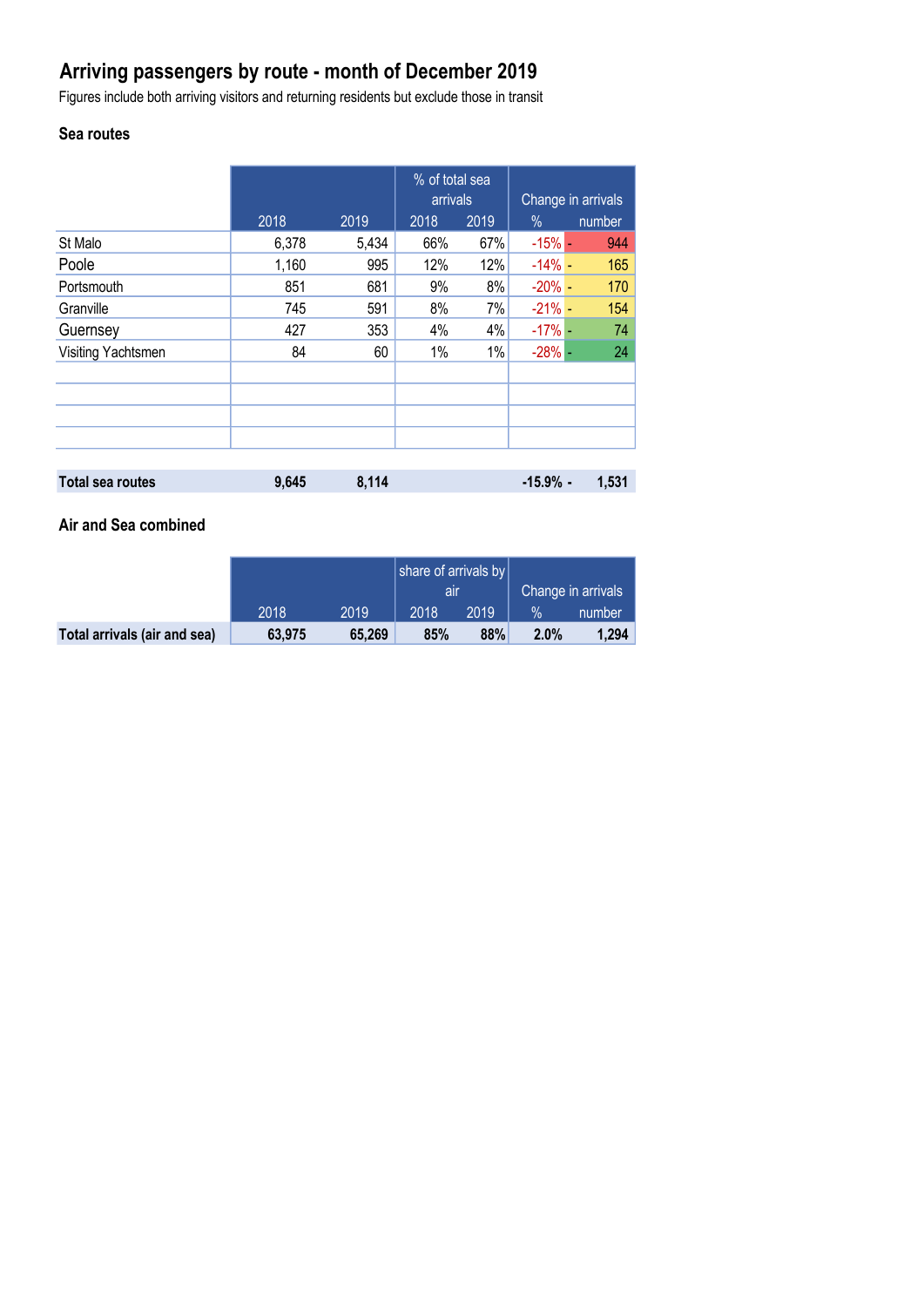#### **Arriving passengers by route - Year-to-date 2019**

Figures include both arriving visitors and returning residents but exclude those in transit

#### **Air routes (excluding private aircraft)**

|                             |                          |                  | % of total air<br>arrivals |             | Change in arrivals       |                |
|-----------------------------|--------------------------|------------------|----------------------------|-------------|--------------------------|----------------|
|                             | 2018                     | 2019             | 2018                       | 2019        | %                        | number         |
| London Gatwick              | 331,781                  | 343,322          | 40%                        | 40%         | 3%                       | 11,541         |
| Southampton                 | 85,121                   | 81,304           | 10%                        | 9%          | $-4%$ -                  | 3,817          |
| Liverpool                   | 68,091                   | 73,303           | 8%                         | 9%          | 8%                       | 5,212          |
| Guernsey                    | 43,363                   | 51,313           | 5%                         | 6%          | 18%                      | 7,950          |
| Birmingham                  | 37,973                   | 33,634           | 5%                         | 4%          | $-11%$ $-$               | 4,339          |
| Manchester<br>London Luton  | 23,626<br>25,004         | 31,050<br>27,139 | 3%<br>3%                   | 4%<br>3%    | 31%<br>9%                | 7,424<br>2,135 |
| Glasgow                     | 27,070                   | 24,886           | 3%                         | 3%          | $-8\%$ $-$               | 2,184          |
| Exeter                      | 22,483                   | 23,340           | 3%                         | 3%          | 4%                       | 857            |
| London Southend             | 15,102                   | 20,284           | 2%                         | 2%          | 34%                      | 5,182          |
| London City                 | 18,186                   | 17,415           | 2%                         | 2%          | $-4%$ -                  | 771            |
| East Midlands               | 18,240                   | 16,001           | 2%                         | 2%          | $-12% -$                 | 2,239          |
| Doncaster Sheffield         | 15,487                   | 13,928           | 2%                         | 2%          | $-10% -$                 | 1,559          |
| Newcastle                   | 13,303                   | 13,271           | 2%                         | 2%          | $0% -$                   | 32             |
| <b>Bristol</b><br>Edinburgh | 13,200<br>9,829          | 13,268<br>11,547 | 2%<br>1%                   | 2%<br>$1\%$ | 1%<br>17%                | 68<br>1,718    |
| Belfast International       | 10,580                   | 10,316           | 1%                         | $1\%$       | $-2%$ –                  | 264            |
| Cardiff                     | 9,922                    | 8,094            | 1%                         | $1\%$       | $-18% -$                 | 1,828          |
| Dublin                      | 7,496                    | 7,338            | 1%                         | $1\%$       | $-2\%$ -                 | 158            |
| Leeds Bradford              | 6,924                    | 5,804            | 1%                         | $1\%$       | $-16% -$                 | 1,120          |
| Madeira                     | 5,011                    | 5,631            | 1%                         | $1\%$       | 12%                      | 620            |
| Munich                      | 2,221                    | 3,241            | 0%                         | 0%          | 46%                      | 1,020          |
| Dusseldorf<br>Norwich       | 4,402                    | 3,058            | 1%                         | 0%          | $-31\%$ -                | 1,344          |
| Palma                       | 3,079<br>2,023           | 2,743<br>1,913   | 0%<br>0%                   | 0%<br>0%    | $-11% -$<br>$-5%$ $-$    | 336<br>110     |
| Aberdeen                    | 1,272                    | 1,420            | 0%                         | 0%          | 12%                      | 148            |
| Durham Tees Valley          | 1,264                    | 1,350            | 0%                         | 0%          | 7%                       | 86             |
| Tenerife                    | 1,291                    | 1,116            | 0%                         | 0%          | $-14%$ -                 | 175            |
| Geneva                      | 1,073                    | 984              | 0%                         | $0\%$       | $-8%$ -                  | 89             |
| Newquay                     |                          | 955              | 0%                         | 0%          |                          | 955            |
| Zurich                      | 781                      | 946              | 0%                         | 0%          | 21%                      | 165            |
| Inverness                   | 884                      | 924              | 0%                         | 0%          | 5%                       | 40             |
| Bournemouth<br>Humberside   | 1,113                    | 835<br>808       | 0%<br>$0\%$                | 0%<br>0%    | $-27%$ -                 | 835<br>305     |
| Malaga                      | 581                      | 639              | 0%                         | 0%          | 10%                      | 58             |
| Rotterdam                   | 366                      | 391              | 0%                         | 0%          | 7%                       | 25             |
| Vienna                      | 348                      | 371              | 0%                         | 0%          | 7%                       | 23             |
| Gibraltar                   |                          | 217              | 0%                         | 0%          |                          | 217            |
| Luxembourg                  | 202                      | 209              | 0%                         | 0%          | 3%                       | $\overline{7}$ |
| Grenoble                    | 133                      | 206              | 0%                         | 0%          | 55%                      | 73             |
| Akureyri Airport            | 15                       | 196              | 0%<br>0%                   | 0%<br>0%    | 953%                     | 196            |
| Alderney<br>Altenrhein      |                          | 158<br>150       | 0%                         | 0%          |                          | 143<br>150     |
| Frankfurt                   |                          | 124              | 0%                         | 0%          |                          | 124            |
| London Heathrow             |                          | 122              | 0%                         | $0\%$       |                          | 122            |
| Rostock-Laage Airport       |                          | 122              | 0%                         | 0%          |                          | 122            |
| Hanover                     | 144                      | 115              | 0%                         | $0\%$       | $-20\%$ -                | 29             |
| Bremen                      |                          | 106              | 0%                         | 0%          |                          | 106            |
| Friedrichshafen             |                          | 104              | 0%                         | 0%          |                          | 104            |
| Saarbrücken<br>Berlin       | 820                      | 74<br>73         | 0%<br>0%                   | 0%<br>0%    | $-91%$ -                 | 74<br>747      |
| Cologne                     |                          | 69               | 0%                         | 0%          |                          | 69             |
| Dresden                     |                          | 68               | 0%                         | 0%          |                          | 68             |
| Paris (BVA)                 |                          | 67               | 0%                         | 0%          |                          | 67             |
| Leipzig                     |                          | 66               | 0%                         | 0%          |                          | 66             |
| Sønderborg                  | 100                      | 64               | 0%                         | 0%          | $-36%$ -                 | 36             |
| Ibiza                       | $\overline{\phantom{0}}$ | 58               | 0%                         | 0%          |                          | 58             |
| Kassel                      | 160                      | 50               | 0%                         | $0\%$       | $-69%$                   | 110            |
| Paderborn<br>Stuttgart      | 190                      | 46<br>40         | 0%<br>0%                   | 0%<br>0%    | $-79%$ -                 | 46<br>150      |
| Dortmund                    |                          | 36               | 0%                         | 0%          |                          | 36             |
| Munster                     | $\overline{\phantom{a}}$ | 30               | 0%                         | 0%          |                          | 30             |
| Seville                     |                          | 30               | 0%                         | 0%          |                          | 30             |
| Erfurt                      | 156                      | 29               | 0%                         | 0%          | $-81%$                   | 127            |
| Prague                      | 33                       | 28               | 0%                         | 0%          | $-15%$ -                 | 5              |
| Braunschweig                |                          | 19               | 0%                         | 0%          |                          | 19             |
| Maastricht                  |                          | 19               | 0%                         | 0%          |                          | 19             |
| Barcelona<br><b>Basle</b>   | 166<br>107               |                  | 0%<br>0%                   | 0%<br>0%    | $-100\%$ -<br>$-100\%$ - | 166<br>107     |
| Berne                       | 612                      |                  | 0%                         | 0%          | $-100\%$ -               | 612            |
| <b>Biggin Hill</b>          | 41                       |                  | 0%                         | 0%          | $-100\%$ -               | 41             |
| Faro                        | 275                      |                  | 0%                         | 0%          | $-100\%$ -               | 275            |
| Hamburg                     | 386                      |                  | 0%                         | 0%          | $-100% -$                | 386            |
| Madrid                      | 88                       |                  | 0%                         | 0%          | $-100\%$ -               | 88             |
| Salzburg                    | 130                      |                  | 0%                         | 0%          | $-100\%$ -               | 130            |
| <b>Total air routes</b>     | 832,248                  | 856,577          |                            |             | 2.9%                     | 24,329         |